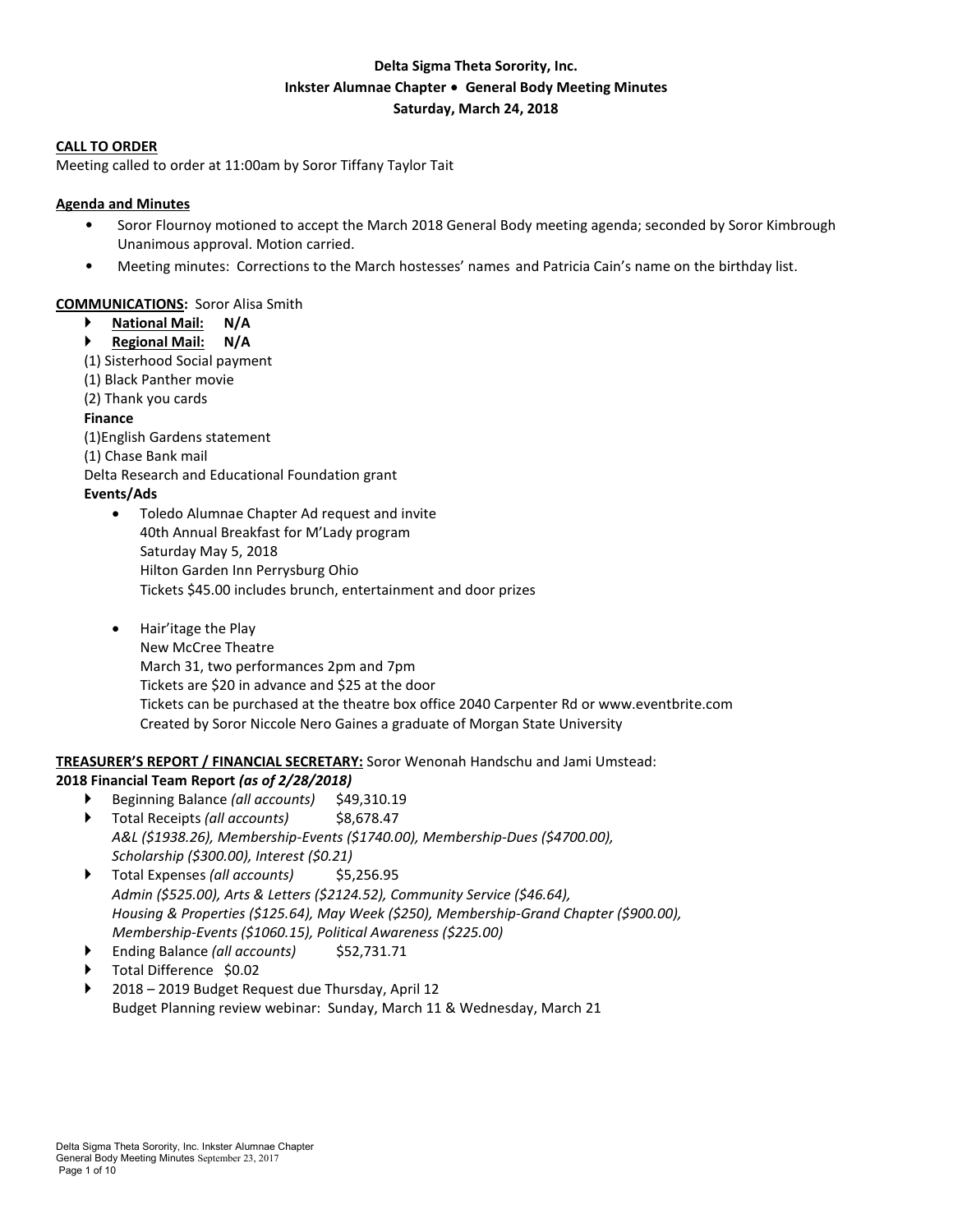# **Budget Request & Recommendations**

| <b>Line Item</b>                        | <b>Curre</b><br>nt<br><b>Budge</b> | <b>Increase</b><br><b>Decrease</b> | <b>New</b><br><b>Budget</b>               | <b>Reason for Change</b>                                                                                   |
|-----------------------------------------|------------------------------------|------------------------------------|-------------------------------------------|------------------------------------------------------------------------------------------------------------|
| <b>Bank Fees</b>                        | \$150                              | $-100$                             | \$50                                      | Move \$100 to Financial Committee Line Item<br>(reorder checks) more accurate representation of<br>expense |
| <b>Financial</b><br>Committee           | \$100                              | $+$ \$63.50                        | \$263.50<br>(incl \$100<br>from bank fee) | Cover the cost of needed supplies (deposit slips,<br>self-inking endorsement stamps, cash box)             |
| Correspondi<br>ng /<br>Recording<br>Sec | \$100                              | $+$ \$6                            | \$106                                     | Cost for chapter address self-inking stamp                                                                 |
| PayPal Fees                             | \$0                                | $+ $200$                           | \$200                                     | Add line item and cover PayPal Business Account<br>monthly expense through June 2018 (\$30/month)          |
| Super<br>Saturday                       | \$100                              | $-100$                             | \$0                                       | Move to Project Ace Line Item                                                                              |
| Delta GEMS                              | \$750                              | $+$ \$875                          | \$1625                                    | Expenses to cover costs associated with Teen<br>Summit, Induction and Year End Event                       |
| Program<br>Planning                     | \$300                              | $+ $50$                            | \$350                                     | Items to support April 2018 program planning<br>session                                                    |

**Motion:** Approve Budget Recommendations & Request with shortfall, Moved by Soror Handschu and second by Soror Flournoy Motion carried

## **ADMINISTRATION**: Soror Tiffany Taylor Tait

**Updates**

- **HAPPY SISTERHOOD MONTH SORORS!**
- Delta Academy/ Delta GEMS/Economic Development Money Matters Workshop Thank you, Soror Karisha Springer- Floyd 3/3
- Delta Days at the Nation's Capital, March 9<sup>th</sup> -13<sup>th</sup> 2018
- Straight INTA Sisterhood 3/10
- The Omega Omega Service for our 14th National President Frankie Muse Freeman was held on Sunday, March 11, 2018 at 8 am in the International Ballroom of the Washington Hilton Hotel, 1919 Connecticut Ave. NW, [Washington,](https://maps.google.com/?q=1919+Connecticut+Ave.+NW,+Washington,+DC+20009&entry=gmail&source=g) DC 20009.
- IAC Budget Process Review Webinars 3/11 & 3/22
- Omega Omega Service for our 9<sup>th</sup> Chapter President Soror Ninell Lanier Gurley was held Friday, March 16<sup>th</sup> 1p.m. St. Paul AME Zion Church Detroit, MI
- TONIGHT! Sat. 3/24 Dance Theater of Harlem at Detroit Opera House 7:30 p.m.
- Delta Days at the State Capital 4/17 has been postponed until September 2018, details forthcoming
- Scholarship Donations Now Accepted Online! [www.inksterdeltas.org](http://www.inksterdeltas.org/) click on the *Scholarships* tab then *Donations* tab to give
- Midwest Missile (Showcase IAC Programming Events) **Spring 2018** *Final* **Issue**
- Submission deadline: April 20<sup>th</sup>, see Soror Laurecia Witherspoon, Journalist
- **Thursday, APRIL 18, 2018** Eboard Meeting Location at the Simmons Center at 6 p.m.
- **Sunday, April 15, 2018.** The Empowerment Church, will host their first Women's Day Celebration. The guest speaker will be Bishop Vashti Murphy McKenzie National Chaplain of Delta Sigma Theta Sorority Inc. There will be two worship services,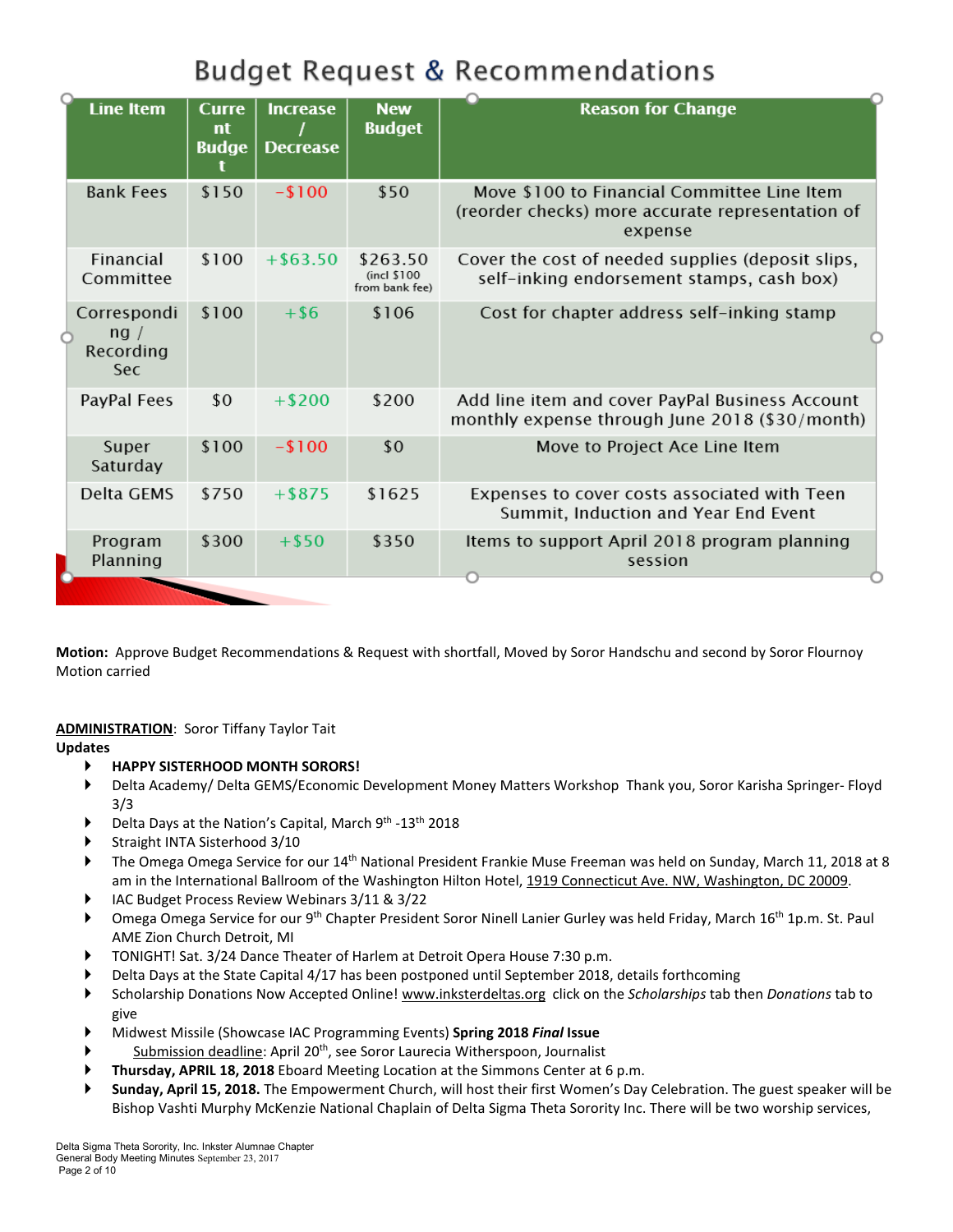**7:30a.m.** and **10:30a.m.**, located at The Shriners Silver Gardens 24350 Southfield Rd, Southfield, MI 48075. Sorors are requested to **wear white and your purple violet** to the worship service.

- **Sunday, April 29, 2018 22nd National President Dr. Gwendolyn E. Boyd, Guest Speaker, Save the DATE!**
- Committee Conference Calls send notification through 0ffice 365 to inform all members to encourage participation
- Login Office 365 account information/ inquiries [ict@inksterdeltas.org](mailto:ict@inksterdeltas.org)

## **National**

- The Delta Journal is sale for \$6.50 and includes shipping and handling. (email sent 3/16)
- "Our Golden Deltas DEARS" social media campaign was launched recognize our devoted sorors who have remained committed to scholarship, service and sisterhood in our sorority for 50 or more years. All entries are due March 31st 2018. (email sent 3/20)

## **Regional**

- Delta Sigma Theta Sorority, Incorporated 2018 Slate of Candidates for Regional Offices is available. All seven regional slates are now available on the Corporate Website [\(www.deltasigmatheta.org\)](http://deltasigmatheta.informz.net/z/cjUucD9taT03NDEyNjUyJnA9MSZ1PTEwNDUzNDY0NTQmbGk9NTIzODA0NjQ/index.html) in the "Members Only" section. Select the National Area link, then Nominating Committee tab, to access the document. Campaigning for all slated candidates began on March 1, 2016, 12 a.m. Eastern Standard Time (EST). Members will be notified when the Candidate Profiles and Campaign Center are posted in the Members Only.
- 2018-2019 Financial Aid/Chapter Seed Grant information has been posted in the restricted area of the national website. All Chapters are strongly encouraged to apply. All Sorors (financial and non-financial) may apply for scholarships.
- ▶ 48<sup>th</sup> Regional Convention Cincinnati, Ohio August 16<sup>th</sup> -19<sup>th</sup>, 2018. Registration will open at noon EST on March 13, 2018 and remain open through midnight April 17, 2018 or until capacity is reached. Remember, you must be currently financial in order to register; and to attend, you must be financial within the fiscal year that your conference occurs. (email sent 2/9)

## **UPCOMING EVENTS**

- Sat. 4/7 Self Esteem/Leadership Workshop 12 p.m. Caroline Kennedy Library
- Sat. 4/21 Teen Summit 9 a.m. WCCCD / IAC Road Clean Up
- May-Community Empowerment Service Event
- MAY WEEK 14th- 20th 2018 Is Coming Mark Your Calenda**r**

## **PROGRAM PLANNING:** Soror Kennetha Mentor

UPCOMING EVENTS

- April 23-Midwest Regional Awards Webinar
- SAVE THE DATE: Saturday, April 28, 2018-MANDATORY PP&D Planning Meeting for SY 2018-2019 for Committee Chairs and Co-chairs at 8:30am at the Simmons Center. Please email the 1<sup>st</sup> VP confirmation of your attendance.
	- 2018-2019 Committee Calendars are due to the  $1<sup>st</sup>$  VP by Saturday, May 5, 2018.
- Committee chairs please make sure you complete the Demographics Form within 2 weeks of your events and submit to [1stvp@inksterdeltas.org.](mailto:1stvp@inksterdeltas.org)
- Committee chairs-now is the time to complete your Award submissions for the 2018 Regional Conference. Award submissions are due May 31, 2018. The following categories include:
	- *Alumnae Chapter of the Year*
	- *Alumnae Soror of the Year*
	- *Delta Dear of the Year*
	- *Economic Development*
	- *Educational Development*
	- *International Awareness & Involvement*
	- *Physical & Mental Health*
	- *Political Awareness & Involvement*

ACTION ITEMS:

Budget request for PP&D Meeting on Saturday, April 28, 2018. See attached budget request\

## **MEMBERSHIP:** Soror Juanita Bell

- **STRAIGHT INTA SISTERHOOD**
- **WHAT A BLAST!!!** Thank you Sorors for coming out. We had about 30 sorors in attendance. We had a great time with our sisterhood activities including Karaoke, the Delta Box, singing Delta songs/chants and strolling lessons from our undergrad Sorors. This was a night to remember.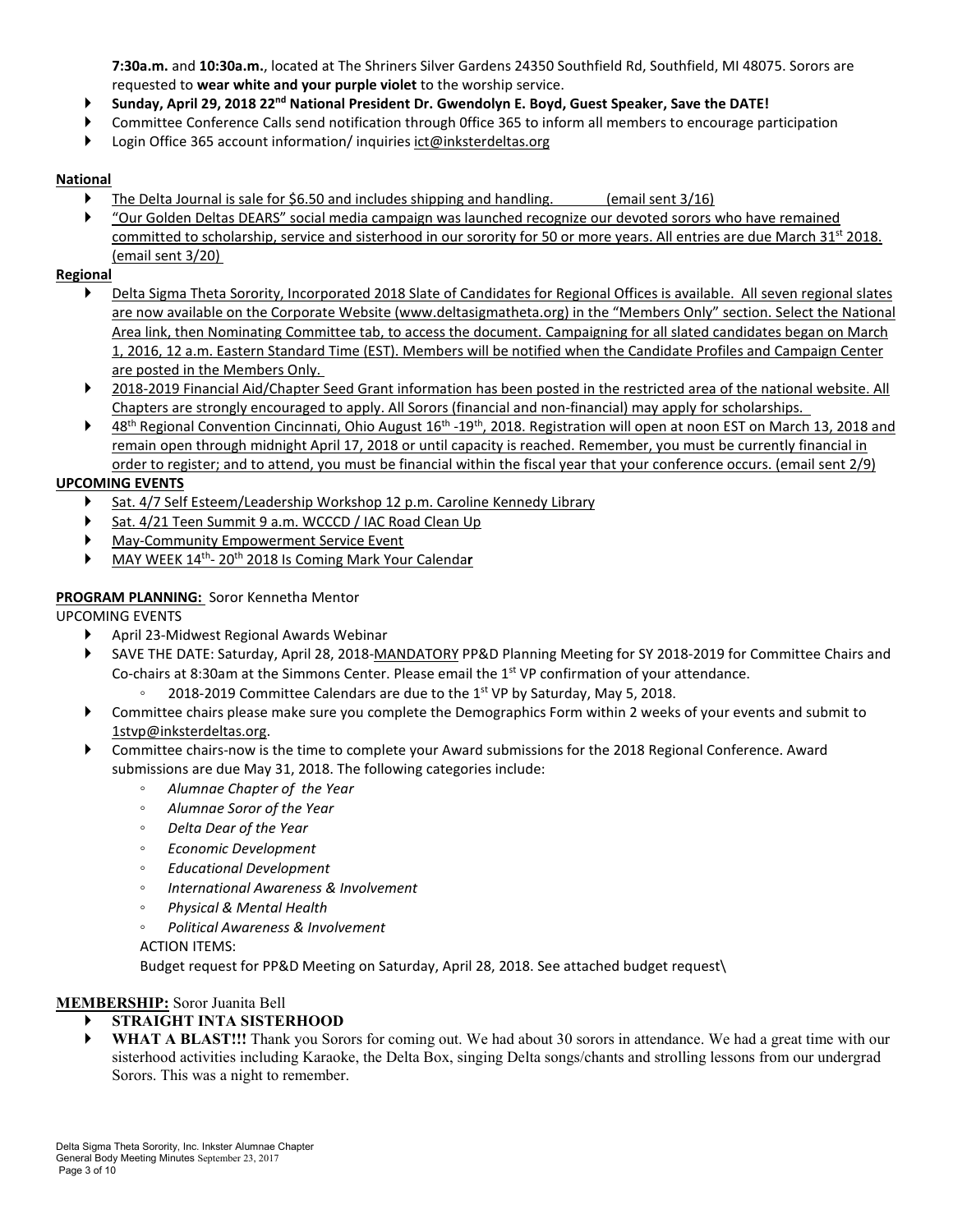## **Action Item:**

## **Upcoming events:**

- Thursday May 17, 2018
- Delta Dear Tea Roses are Red
- Rose's Restaurant and Lounge
- 201 N. Canton Center Road
- Canton, MI 48187
- $Noon 3:00$
- I need a few volunteers to assist in making this event special for our lovely DEARS.

## The Reclamation Project

"Calling all Deltas to the floor!! We got some here, and we need some more!

- The Reclamation Project is a subcommittee of the National Membership Services Committee. Over the next two years, they will be working to create innovative and sustainable initiatives with individual Sorors, through chapter, regional, and national initiatives to achieve our reclamation goal. Our immediate goal is to reclaim 4,000 members by June 30, 2018, and we need your help to be successful!
- April: Cleaning the IAC Highway: Saturday April 21st, at 10 am.
- May: All May week events
- June: "Putt" your MIDS up Sisterhood Putt Putt: Friday June 22nd at Armstrong's Funland in Belleville
- The Mighty Midwest, Each One Reach one initiatives also include a monthly Call-A-Thon during the 4th week of each month where either the Membership committee, chapter or designated Sorors commit to spend 1 hour contacting inactive Sorors inviting them back into the sisterhood.
- Please let me know if you are interested in participating this month. We can do it from our homes during an available hour of your time on Wednesday March 28th. I would just need you to send me the number of Sorors you were able to reach out to during that time. For those who participate, please feel free to utilize the attached script as a talking point during your calls if you need i**t.**

## **Care and Concern**

- Charter Member and Past President Barbara Diamond Grieving the loss of her husband John R. Diamond Jr.
	- Services will be held on Wednesday March 28, 2018
	- St. Scholastica Church 8201 W. Outer Drive, Detroit, MI 48219
	- 10 am Family Hour and 11 am Funeral
- Soror Laurecia Witherspoon Grieving the loss of her aunt Elizabeth Baker.
- Soror Eunice Willis is still recovering from her broken ankle and is mourning the loss of her sister Mrs. Lena Marie Glover.
- Soror Roland Davis Broke her foot and had surgery on 3/15.
- Soror Wenonah Handschu Grieving the loss of her loved one William Costa.
- Sorors Delois and Patricia Cain Grieving the loss of their uncle Elie Hales
- Thank you to the following Sorors for your participation in the Omega Omega Ceremony for our beloved Soror Ninell L. Gurley on Friday March 16th. Soror President Tiffany Taylor Tait, 1st Vice Kennetha Mentor, Mary Fowler, Vivian Kirkland, Dosye Thompson, Michele Glen, Carolyn Kimbrough, Phyllis Martin, Michelle Nelms, Pamela Fowler, Corell Jones and Ursula Lincoln.
- Soror Gurley taught in the Inkster Public Schools System for over 40 years and served as IAC's 9th chapter president from 1977-1979.
- Thank you Sorors for your prayers, cards, flowers, assistance and concern as I have been dealing with my concussion symptoms. Your love is a true example of our sisterhood. I appreciate and love all of you.
- Congratulations to our 1<sup>st</sup> Vice President: Kennetha Mentor
- She is currently in Kalamazoo receiving her award as the 2018 Outstanding Clinician of the Year! This award is presented by the Michigan Speech Language and Hearing Association. This award recognizes speech-language pathologists within the state of Michigan who exemplify evidence-based and the best clinical practices for their patients within the healthcare population. Congratulations Soror Mentor!!

## **BIRTHDAYS**

|   | Kim Trent     | March 3rd              |
|---|---------------|------------------------|
|   | Meri Harper   | March 9th              |
|   | Jenita Moore  | March $21st$           |
| ▶ | Eugenia Chunn | March 22 <sup>nd</sup> |
| ▶ | Karisha Floyd | March 22 <sup>nd</sup> |

Delta Sigma Theta Sorority, Inc. Inkster Alumnae Chapter General Body Meeting Minutes September 23, 2017 Page 4 of 10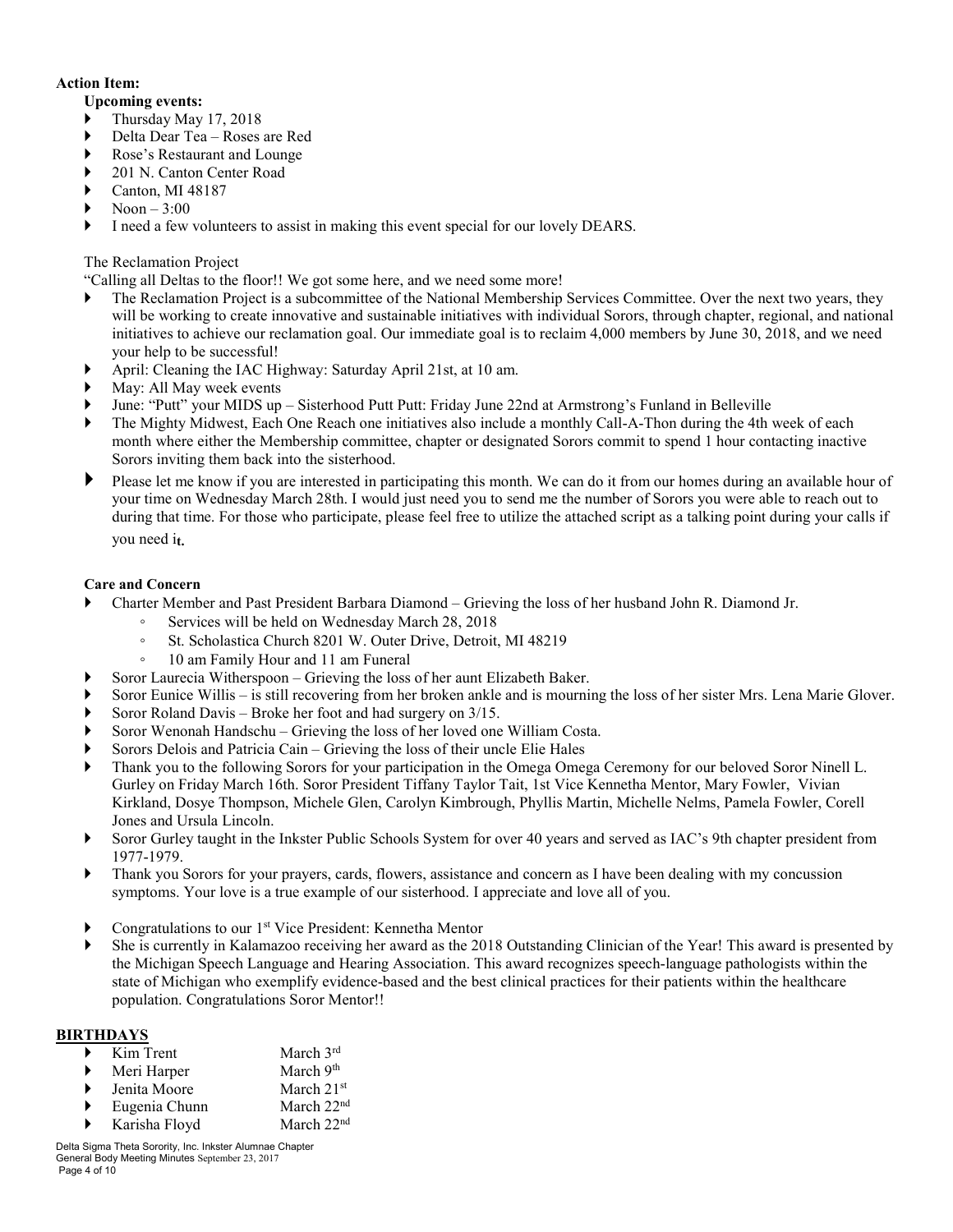| Treva Smith | March $22nd$ |
|-------------|--------------|
|             |              |

 $\blacktriangleright$  Sharon Harris March 31<sup>st</sup>

## **DELTA ANNIVERSARY**

- Lisa Harston-LeDoux March 2nd
- LaTanya Beanum March 9th
- Delois Cain March 9th
- Patricia Cain March 9th
- Mildred Campbell March 9th
- Wenonah Handschu March 17th
- Juanita Bell March 20th
- Darrilyn Childress March 27th
- Linda Fowler-Sims March 28th Tykia Williams March 29th
- Thank you, March Hostesses: Tamika Hall, Wenonah Handschu, Ashley Jenkins, Meredith Harper, Lisa Harrington, Sharon Harris, Lisa Harston – LeDoux, Erika Hudson
- April Hostesses: Justine Hughes, Tamara Hunter, Lorraine Hurst, Faith Ivy, Shay James-Boyd, Lucinda James-Smith, Deshawn Johnson, Corell Jones
- $\blacktriangleright$  In before we begin raffle

## **DELTA ACADEMY:** Soror Shareia Carter

## PAST EVENTS

▶ This past Saturday, March 3, 2018 we collaborated with the Delta GEMS & Economic Development committee lead by Soror Karisha Springer-Floyd, and young ladies learned "Money Matters". See photos.

## UPCOMING EVENTS

- Saturday, April 7, 2018, we will discuss self-esteem and leadership with the young ladies. This event will take place from 12- 2pm at the Caroline Kennedy Library, 24590 George Ave., Dearborn Hts., 48127.
- Conference Call, Wednesday, March 28, 2018 at 9pm 605-468-8003, 169951#

## **DELTA GEMS:** Soror Danita Tucker

## Past Events:

GEMS attended a Money Matters Workshop with Delta Academy, hosted by the Economic Development Committee, March 3rd, Money Matters with Delta Academy at the Caroline Kennedy Library. Girls learned how to write checks, learned about saving money, the importance of their credit score, etc. Speaker was Soror Karisha Floyd.

Upcoming Events

- April 21st, Teen Summit "Reversing the Irreversible", 10am-2:00pm, at WCCC-West Campus in Belleville. For males and females 9-12 grades. Breakout sessions include, Juvenile Justice Reform, Cyber Bullying and Entrepreneurship. We will also have a voter's registration table and raffles. We are requesting gift card donations from McDonald's, ITunes, Amazon, AMC Movie Theater and Buffalo Wild Wings in the amount of \$10. The gift cards will be raffled off at the summit.
- Committee meeting 1st Monday of the month. Dial-in  $\#(641)$  715-3580 Access code  $\#173883$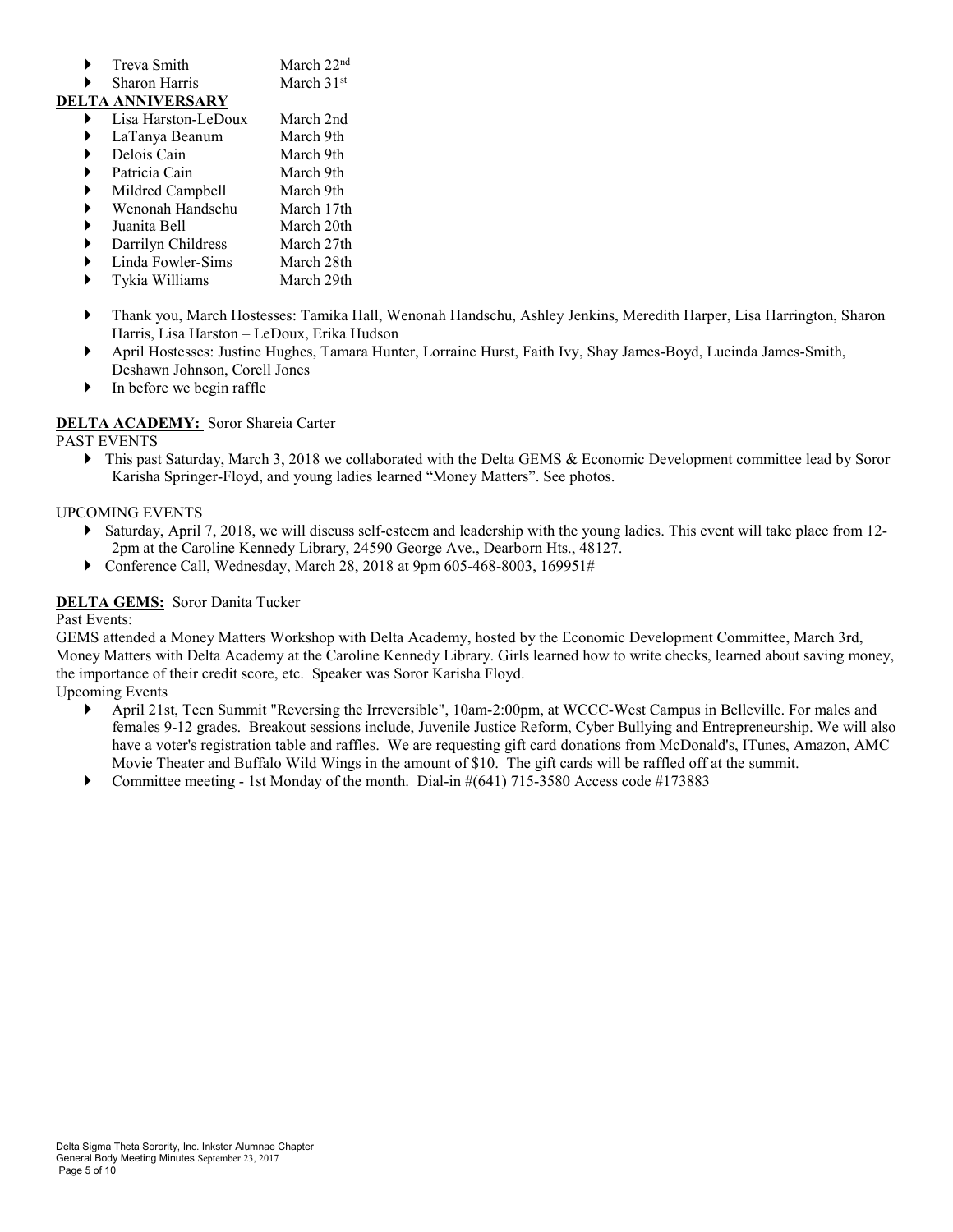

## **SCHOLARSHIP & FUNDRAISING: Soror Ayanna McConnell**

ACTION ITEMS:

- Donations are being accepted for the bi-annual \$100 scholarship donation.
- NEW!! Donations can be made online via PayPal at [http://www.inksterdeltas.org/scholarship.html.](http://www.inksterdeltas.org/scholarship.html)

## UPCOMING EVENTS (within 30-60 days):

- All Sorors are invited to participate in 2018 Scholarship Interviews, April 14-20.
- SAT April 14, 12-4:30 p.m. Location TBD
- SUN April 15, 12-4:30 p.m. Caroline Kennedy Library, Youth Program Room
- MON April 16, 5:30-8:30 p.m., Caroline Kennedy Library, Youth Program Room
- TUE April 17, 5:30-8:30 p.m., Caroline Kennedy Library, Youth Program Room
- WED April 18, 5:30 8:30 p.m., Location TBD
- THUR April 19, 5:30 8:30 p.m., Location TBD
- Please continue to distribute the IAC Scholarship Application to your networks, neighbors and faith families. Application deadline is April 10, 2018.
- Applications available online: http://www.inksterdeltas.org/scholarship.html

## **ARTS & LETTERS:** Soror Tracey Causey-Bryant

## **ACTION ITEMS:**

- Dance Theater of Harlem Sat. March 24<sup>th</sup> 7:30 pm \$55 each
	- Tickets will be available for pick up at Eboard and chapter meeting on March 24th
	- 20 Main floor seats in rows T, U & V

## **AUDIT – Soror Tamara Hunter:**

Delta Sigma Theta Sorority, Inc. Inkster Alumnae Chapter General Body Meeting Minutes September 23, 2017 Page 6 of 10 Summary Audit Report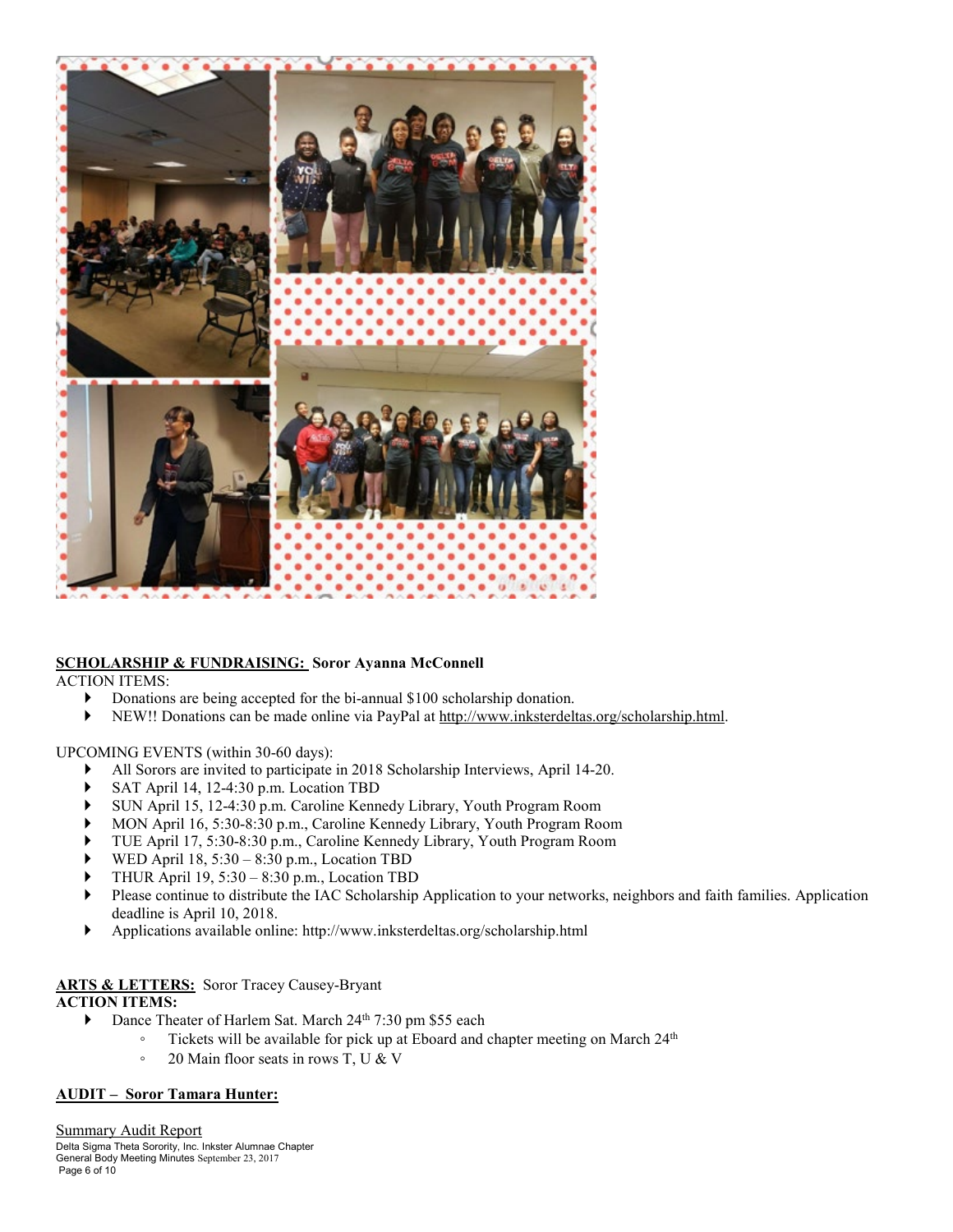- The Internal Audit Committee completed a review of the financial records of Inkster Alumnae Chapter of Delta Sigma Theta Sorority, Incorporated for the period October 1, 2017 to December 31, 2017. The review included a 25% validation of disbursements, receipts, deposits, and 100% of membership dues collected during the period.
- A summary of the findings is listed below.
- No material loss of the financial assets exists. Inconsistent and undocumented fiscal controls were used during the period of review however, which can lead to a misrepresentation of the financial health of the chapter. Continued processing of the financial records in this manner can lead to losses of money in the future. Recommended changes should be made by the end of the sorority year.

The findings are as follows:

- 1. The chapter is operating on "oratorical" policies and procedures in some cases. No change from Q1 reporting.
- 2. Several processes need to be updated to include more detail. No change from Q1 reporting.
- 3. The chapter does not have a proper check registry. No change from Q1 reporting.
- 4. Budget #'s do not reflect what was voted on and monies were spent on items not approved by the chapter.
- 5. The chapter does not have any written policies and procedures for PayPal operations. No change from Q1 reporting.
- 6. PayPal account is not properly setup in the Presidents name and still lists the past Financial
- Secretary Danita Tucker's information. No change from Q1 reporting.
- All numbers have been reconciled and balances as of December 31st, 2017 are accurately reflected in the financials. A copy of the Detailed Audit Report has been provided for the chapter's records.
- After review by the Chapter Internal Audit Committee, it has been determined that the chapter does not have satisfactory financial internal controls and the review supports the lack of their existence. No change from Q1 reporting.
- The audit was completed on January 21, 2018 and uploaded to the Red Zone by the Internal Audit Chair on Feb 5, 2018. A meeting was scheduled on March 5, 2018 to review with the Finance Committee of which the Internal Audit chair and Treasurer were in attendance. There are currently no outstanding questions and meetings have been set for the Q3 audit and reviews

Motion: Approved of Quarter two Audit report, moved by Soror Sims and second by Soror Flournoy. Unanimous approved. Motion Carried

## **POLITICAL AWARENESS:** Soror Lisa Harston-LeDoux

Upcoming Events

- DDNC 3/9-3/13/18. IAC representative. (Bring IAC brochure)
- DDSC 4/17/18. IAC-parking
- Expungement Fair 5/19/18, 10am-2pm
- Next conference call: Wednesday, April 11<sup>th</sup> 9:00pm Dial in # 563-999-2090, access code# 393789

## **COMMUNITY SERVICE:** Soror Treva Smith

## **UPCOMING EVENTS:**

- SAVE THE DATE Spring cleaning of Delta Sigma Theta Highway (Inkster Road & Michigan) April 21st at 9:00am. Sign up will be via online link under Events on the website as well as a sign up sheet at chapter meeting. There will be a lunch fellowship following the service project. Restaurant TBD.
- Community Service t-shirt for this biennium will be ready for our upcoming spring events. These will be Red traditional style t-shirt are NOT fitted style.
- Pricing:
	- \$10 for sizes Small XL
	- \$12 for sizes XXL 4XL
	- Pancake Breakfast for Samaritas Homeless Family Shelter in Wayne, MI on
- $\blacktriangleright$  June 2, 2018 from 7am 11:30am. Sign up is still available on our chapter website or contact Soror Treva Smith. Thank you to the Sorors that signed up for the original date and who have agreed to participate on this rescheduled date.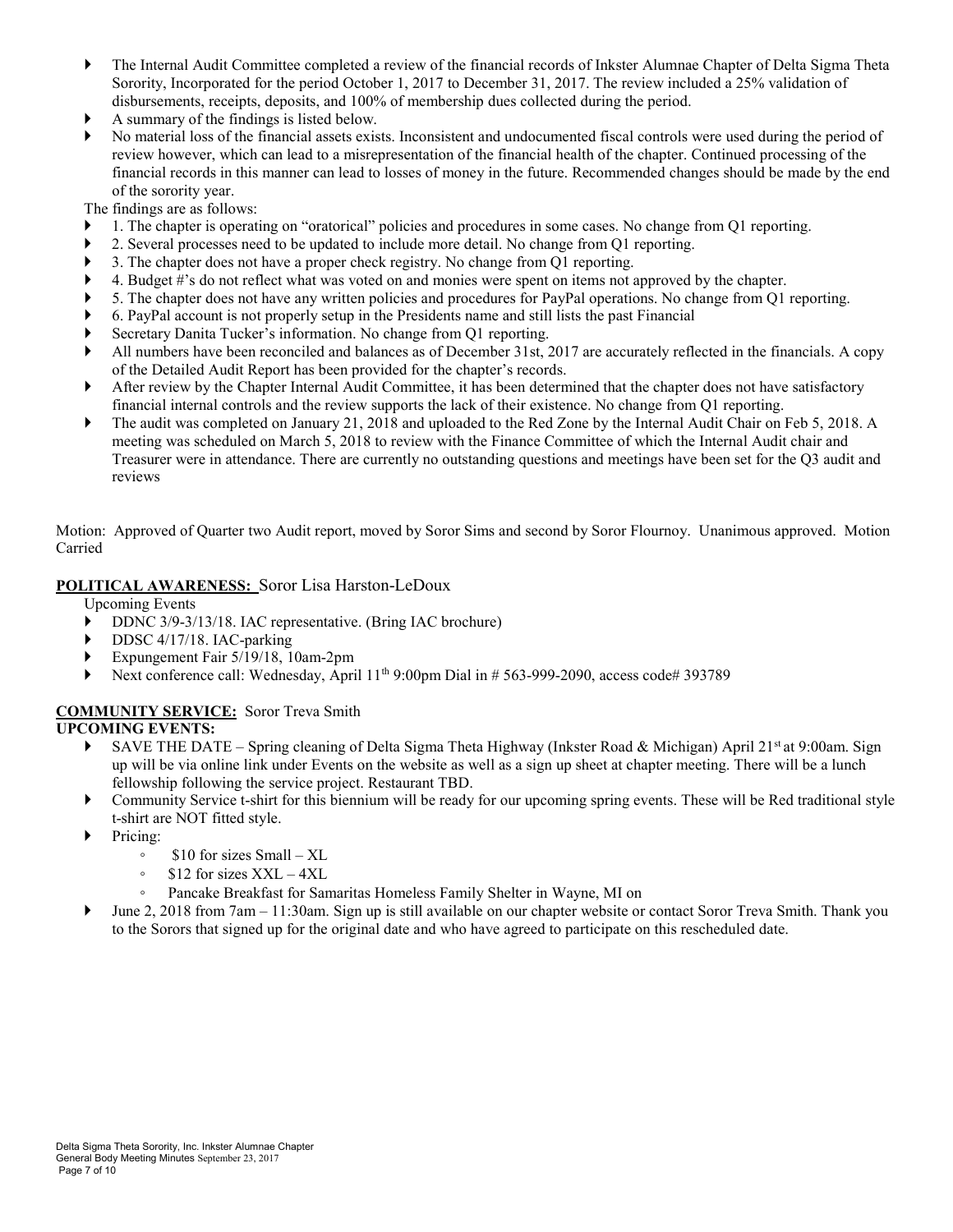

## **NOMINATING:** Soror Tracy Featherstone-Tounsel

Nominating Form

- Eligible positions for the Inkster Alumnae Chapter's 2017-18 Election
- Corresponding Secretary Financial Secretary Recording Secretary
- Important Dates
- April 4, 2018 Deadline to send nomination form to chapter PO Box or Committee email
- 
- April 12, 2018 (Recent) Presentation of Slate to Executive Board<br>April 28, 2018 Presentation of Slate of candidates and nomination Presentation of Slate of candidates and nominations received from the floor
- Candidates may begin campaigning after they have been confirmed for eligibility and received expressed approval from the Nominating Committee. All confirmations will be complete on or before May 1, 2017.
- May 26, 2018 Candidates' Speeches and Election of Officers. Candidates shall prepare a speech, not to exceed two minutes and be prepared to answer an impromptu question related to the position being sought.
- June 23, 2018 Installation of Officers. Sorors are to wear all white attire.
- Campaign Guidelines
- Candidates may campaign and distribute campaign materials from confirmed eligibility to the beginning Nominating report at the May general body meeting.
- Total campaign expenses shall not exceed \$4 per financial member (as of March of the current fiscal year). For example, if chapter membership as March 2018 is 88 then the total allowed cannot exceed \$352 dollars. Candidates must submit an expense summary with supporting documentation. These funds may be used for printed literature, mailing expenses, and campaign materials.
- Campaign must be limited to Inkster Alumnae Chapter. No social media pages or unrestricted groups. Email is permitted to the financial membership of the chapter. For local office, distributions are to originate from the candidate or her committee. The chapter email addresses or P.O. Box cannot be used as a return address or to conduct mail correspondence for chapter candidates.
- All materials must be professional, sisterly, and representative of the sorority.
- Candidates in violation of the campaign guidelines may be subject to disqualification.
- (Refer to Duties in Delta Sigma Theta Sorority, Inc. Inkster Alumnae Chapter Policies and Procedures, Approved September 2016).

## **NPHC**

- Alpha Phi Alpha Fraternity, Inc.
- Black and Gold Scholarship Ball
- March 24, 2018
- Ann Arbor Marriott 1275 South Huron Street Ypsilanti, MI
- 6:00 PM 11 PM \$60.00
- ▶
- Kappa Alpha Psi Fraternity, Inc. AAYI
- The Kappa Klub presents: Back to the 70's theme party (Wine tasting and hors d'oeuvres)
- March 31, 2018
- Sheraton Metro Detroit Airport Hotel Ballroom 8800 Merriman Rd, Romulus, MI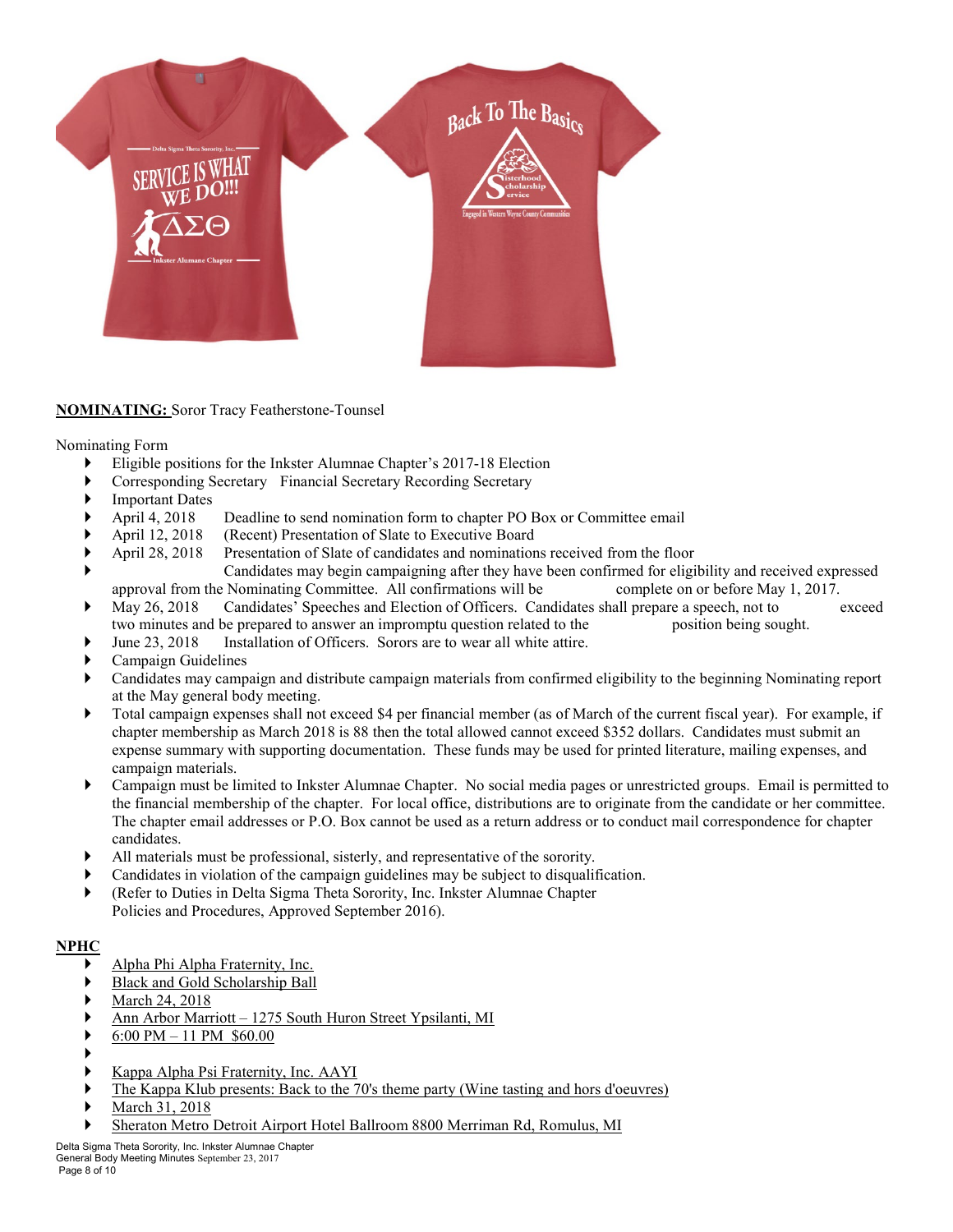- 8 pm until 1:00 am \$45.00
- Detroit Alphas Presents:
- Opening Day Triple Play
- March 29, 2018
- 4:00 pm midnight Advance Tickets \$10.00
- Floods Bar and Grill -731 St. Antoine St. Downtown Detroit
- Iota Phi Theta Fraternity, Inc.
- Midwest Regionals
- Cigar Night
- March 29, 2018
- 9:00 PM Midnight no cover charge
- La Casa Cigars &Lounge 1502 Randolph Street #100 Detroit, MI 48226
- Iota Phi Theta Fraternity, Inc.
- March 30, 2018
- Black Excellence-10:00 PM 2:00 AM
- Centre Park 1407 Randolph Street Detroit, MI 48226
- Presale tickets \$15.00
- ▶
- Alpha Kappa Alpha
- April 6, 2018
- HBCU Dorm Party
- 7:00 PM midnight \$15.00
- Alpha Kappa Alpha Foundation of Detroit 1525 Howard St. Detroit, MI
- ▶
- Delta Sigma Theta Sorority, Inc. Detroit Alumnae Chapter
- Art Auction
- Sunday April 8, 2018
- 3:00 6:00 PM -\$35.00
- DSTDFI Headquarters 24760 W 7 Mile Road Detroit, MI
- ▶ Omega Psi Phi Fraternity, Inc.
- $\triangleright$  81<sup>st</sup> 10<sup>th</sup> District Convention -Opening Ceremony
- April 19, 2018 -6:30 PM
- Sheraton Hotel Novi 21111 Haggerty Road Novi, MI

## **Ads/Publicity: Soror Paula Wiley**

Alpha Phi Alpha – Ann Arbor Women of Achievement ½ page ad \$90

M'Lady Toledo Alumni ¼ ad \$25

Epsilon Epsilon MSU 2018 Crimson & Crème Full page ad \$100

81st 10th District Full Page \$30

**Motion: Approved recommendation of ads moved by Soror Wiley and second by Soror Farver. Unanimous approved. Motion carried.**

## **UNFINISHED BUSINESS:**

Soror Harper shared the Crimson Cabinet passcode Engaged59

## **NEW BUSINESS: N/A**